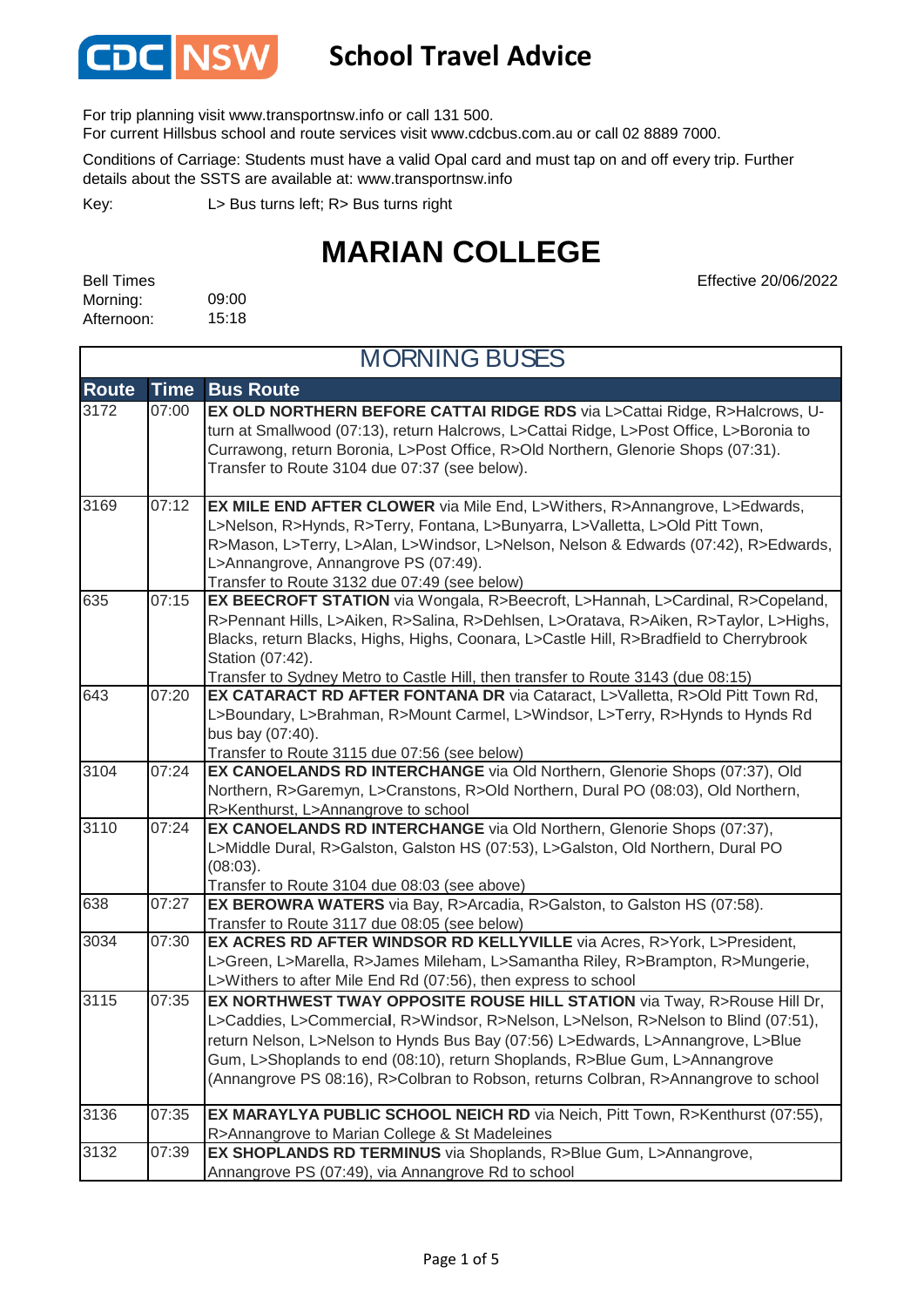## **CDC** NSW School Travel Advice

| Route            | <b>Time</b> | <b>Bus Route</b>                                                                                                                                         |
|------------------|-------------|----------------------------------------------------------------------------------------------------------------------------------------------------------|
| 3143             | 07:39       | EX CASTLEWOOD AFTER CRANE via via Castlewood, R>Darcey, L>Crane, L>Cecil,                                                                                |
|                  |             | R>Orange Grove, L>Crane, R>Terminus, L>Castle Hill Interchange Stand C (07:51),                                                                          |
|                  |             | L>Crane, R>Terminus, Cecil, L>Old Northern, R>Parsonage, L>Marie to Gilroy College                                                                       |
|                  |             | (07:58), return Marie, R>Parsonage, L>Old Northern, L>Showground, R>Rowallan,                                                                            |
|                  |             | L>Castle, to Castle Hill HS (08:06), then via Castle, L>Pennant, McMullen, R>Old Northern,                                                               |
|                  |             | R>Crane, R>Castle Hill Interchange Stand A (08:15), L>Old Northern to opposite Oakhill                                                                   |
|                  |             | College (08:20), Old Northern, Round Corner (8:27), L>Kenthurst, R>Hills Grammar (08:35),                                                                |
|                  |             | R>Kenthurst, L>Annangrove to school                                                                                                                      |
| 2084             | 07:40       | EX CELIA RD AFTER ROSS PL via Celia, Stringer, L>Barry, L>Withers, R>Foxall,                                                                             |
| 3167             | 07:40       | L>Samantha Riley, L>Glenhaven, L>Bannerman, R>Annangrove to school<br>EX EASTWOOD via L>Hillview, Terry, R>Marsden, R>Pennant Hills, Mobbs Hill (07:48), |
|                  |             | Pennant Hills Rd, Thompsons Corner (08:01), L>Castle Hill, R>Old Northern, opposite                                                                      |
|                  |             | Oakhill College (08:12), Old Northern, Round Corner (08:19), L>Kenthurst to Hills Grammar                                                                |
|                  |             | School (08:26).                                                                                                                                          |
|                  |             | Transfer to Route 3143 due 08:35 (see below)                                                                                                             |
| 3149             | 07:45       | EX BINALONG & ORANA RDS via Binalong, L>Fuggles, R>Fuggles, L>Pitt Town,                                                                                 |
|                  |             | L>Porters, L>Ascot, L>Porters, Porters & Cadwells (08:00), return via Porters, Kenthurst to                                                              |
|                  |             | Hills Grammar, R>Kenthurst, L>Annangrove to school                                                                                                       |
| 3175             | 07:45       | EX PENNNANT HILLS STATION via Railway, R>Pennant Hills, R>Castle Hill, Thompsons                                                                         |
|                  |             | Corner (07:52), Castle Hill, R>Old Northern to Oakhill College (08:08).                                                                                  |
|                  |             | Transfer to Route 3143 due 08:20 (see above).                                                                                                            |
| 3180             | 07:45       | EX AIKEN & PENNANT HILLS RDS via Aiken, R>Taylor, Highs, County, L>Treetops,                                                                             |
|                  |             | R>David, Oakhill Dr Shops (07:57), via David, James Henty, u-turn at roundabout, James                                                                   |
|                  |             | Henty, R>New Line, L>Old Northern, R>Kenthurst, L>Kenthurst, Hills Grammar (08:21),                                                                      |
|                  |             | R>Kenthurst, L>Annangrove to school                                                                                                                      |
| 3062             | 07:47       | EX GREEN RD AFTER SHOWGROUND RD via Green, L>St Pauls, R>Harrington,                                                                                     |
|                  |             | R>Wrights, R>Kings, Eric Cooper, L>Green, L>Showground, L>Britannia, L>Tuckwell,                                                                         |
|                  |             | R>Gilbert to Ridgecrop Dr (Nth), L>Ridgecrop, L>Bishopsgate, L>Ridgecrop, L>Gilbert,                                                                     |
|                  |             | L>Old Northern, L>Kenthurst to Hills Grammar, R>Kenthurst, L>Annangrove to school                                                                        |
| 3017             | 07:55       | EX WITHERS RD AFTER COMMERCIAL RD via R>Bentley, R>Wellgate, L>Withers,                                                                                  |
|                  |             | R>Foxall, L>Samantha Riley, L>Glenhaven, L>Bannerman, R>Annangrove to school                                                                             |
|                  |             |                                                                                                                                                          |
| 2067             | 08:00       | EX WILLIAM CLARKE COLLEGE via Morris, R>Wrights, R>Green, L>Marella, R>James                                                                             |
|                  |             | Mileham, L>Samantha Riley, R>Brampton, R>Mungerie, L>Withers, R>Annangrove Rd to                                                                         |
|                  |             | School                                                                                                                                                   |
| 2069             | 08:00       | EX WILLIAM CLARKE COLLEGE via Morris, R>Wrights, R>Green, L>Marella, R>James                                                                             |
|                  |             | Mileham, L>Samantha Riley, R>Brampton, R>Mungerie, L>Withers, R>Annangrove to                                                                            |
| 3005             |             | school bus bay                                                                                                                                           |
|                  | 08:00       | EX BRAMPTON OPPOSITE STAFFORD via Brampton, R>Mungerie, L>Withers,                                                                                       |
| 3016             | 08:03       | R>Annangrove to school<br>EX GREEN AFTER WRIGHTS via Green, R>Rosebery, L>Cattai Creek Dr, L>Craigmore,                                                  |
|                  |             | L>Cattai Creek Dr, R>Green, Green after Marella (08:12), then express to school                                                                          |
|                  |             |                                                                                                                                                          |
| 3103             | 08:03       | <b>EX WITHERS OPPOSITE ROUSE HILL HS via Withers, R&gt;Hezlett, James Mileham,</b>                                                                       |
|                  |             | L>Marella, R>Green to William Clarke (08:30), returns Green, R>Glenhaven,                                                                                |
|                  |             | L>Bannerman, R>Annangrove to school                                                                                                                      |
| 3117             | 08:03       | EX GALSTON HIGH via Galston, L>Carters, turn around Laurie, return via Carters,                                                                          |
|                  |             | L>Galston, L>Old Northern, L>Quarry to Pacific Hills (08:23), then return via Quarry, L>Old                                                              |
|                  |             | Northern, R>Kenthurst, L>Annangrove to school                                                                                                            |
| 3122             | 08:03       | EX GLENHAVEN & EVANS RDS via Glenhaven, L>Carinda, R>Mills, L>Glenhaven,                                                                                 |
|                  |             | R>Bannerman, R>Annangrove to school                                                                                                                      |
| $\frac{1}{3165}$ | 08:06       | EX EDWARD BENNETT AFTER CASTLE HILL RD via Edward Bennett, L>Neale,                                                                                      |
|                  |             | R>Franklin, L>John, R>County, L>Woodgrove, R>David, Oakhill Shops (08:14), return                                                                        |
|                  |             | David, L>Treetops, R>County, R>Castle Hill Rd, R>Old Northern, opposite Oakhill College                                                                  |
|                  |             | (08:25), Old Northern, L>Kenthurst to Hills Grammar, R>Kenthurst, L>Annangrove to school                                                                 |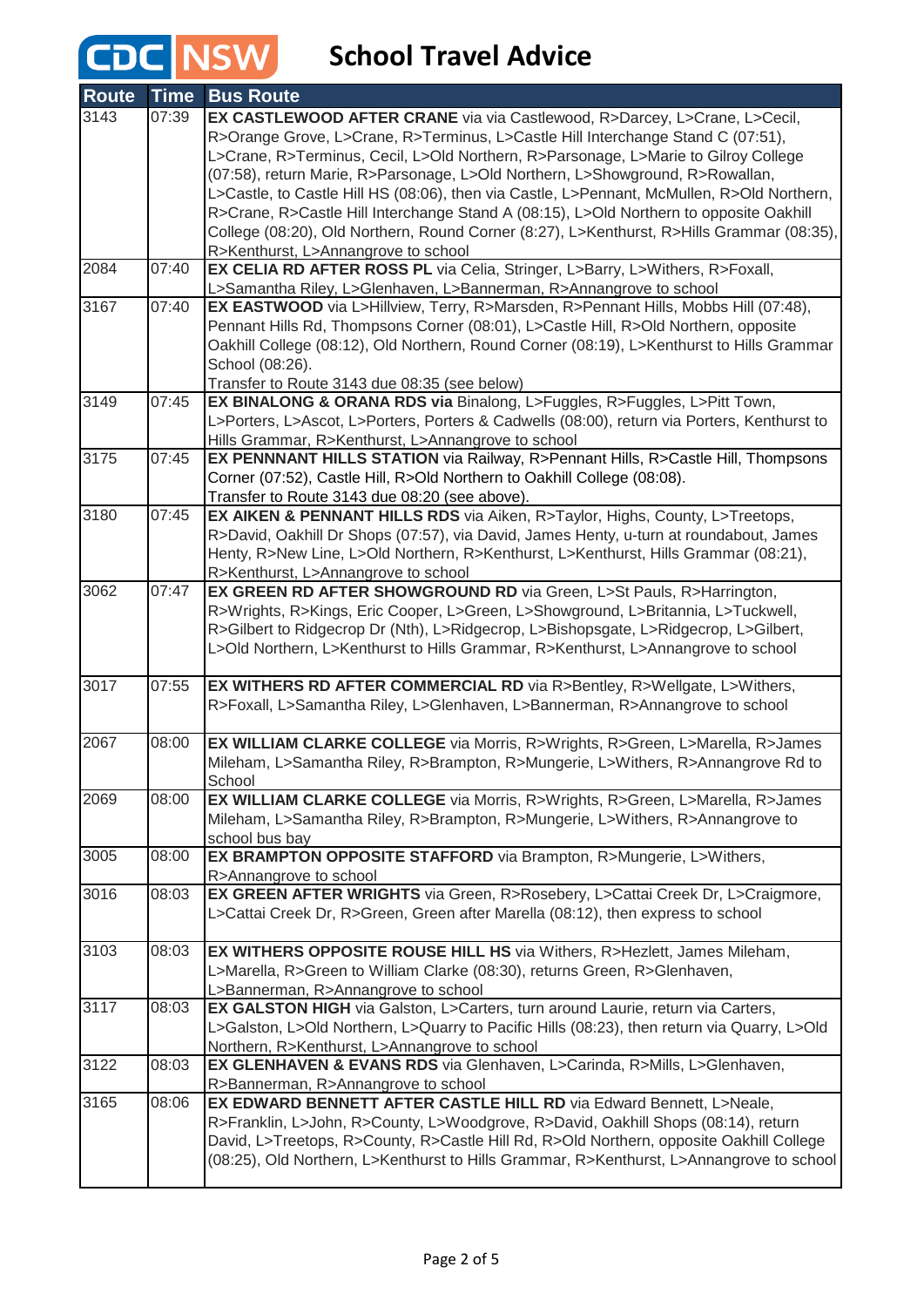### **School Travel Advice**

**CDC NSW** 

| <b>Route</b> | <b>Time</b> | <b>Bus Route</b>                                                                        |
|--------------|-------------|-----------------------------------------------------------------------------------------|
| 2063         | 08:08       | <b>EX CASTLE HILL INTERCHANGE STAND A via L&gt;Old Northern to opposite Oakhill</b>     |
|              |             | College (08:14), Old Northern, L>Kenthurst, R>The Hills Grammar School Bus Bay (08:28), |
|              |             | then R>Kenthurst, L>Annangrove to school.                                               |
| 3111         | 08:09       | <b>EX EVANS RD OPPOSITE AMELIA GODBEE AVE via Evans, L&gt;Grange, R&gt;Greenbank</b>    |
|              |             | via Greenbank Dr Loop, L>Grange, bus picks up students in Grange & Evans Rds,           |
|              |             | R>Evans, R>Glenhaven, L>Old Northern, L>Kenthurst, R>The Hills Grammar (08:32),         |
|              |             | R>Kenthurst, L>Annangrove to school                                                     |
| 2014         | 08:18       | <b>EX KELLYVILLE STATION STAND C</b> via Guragura, R>Darani, L>Decora, R>Sam Riley,     |
|              |             | L>Hezlett (08:27), R>Withers, R>Foxall, L>Sam Riley, L>Glenhaven, L>Bannerman,          |
|              |             | R>Annangrove to school                                                                  |
| 3170         | 08:20       | <b>EX GALSTON HS</b> via L>Galston, L>Old Northern (08:23), R>Kenthurst, L>Kenthurst,   |
|              |             | L>Annangrove to school                                                                  |

### **Route Time Bus Route** 3617 15:27 **TO HILLS GRAMMER AND DURAL PS** via R>Annangrove, R>Kenthurst, L>Hills Grammar (15:37). Transfer to Routes 3636 and 3584 (see below). Then via L>Kenthurst, L>Maple, R>Jaffa, R>Derriwong, L>Old Northern to Dural PS (15:50). Transfer to Routes 3566, 3573 and 3580 (see below). Bus continues as Route 3618 (see below) 2505 15:30 **TO CASTLE HILL AND KELLYVILLE EXPRESS TO GILBERT RD** then via Gilbert, L>Showground, R>Carrington, R>Doran Dr to Hills Showground Station, R>DeClambe, L>Showground, R>Green, R>Eric Cooper, Kings, L>Wrights, R>Glenrowan, L>President, R>Windsor, L>Broderick, R>Arnold, R>Gainsford, L>Sam Riley to Kellyville Station 3627 15:30 **TO BEAUMONT HILLS, JAMES MILEHAM & DUNCRAIG ESTATE** via L>Annangrove, L>Bannerman, R>Glenhaven, R>Samantha Riley, R>Foxall, L>Withers, L>Mungerie, L>Brampton, L>Sam Riley, R>James Mileham, L>Marella, Cattai Creek, R>Craigmore, R>Cattai Creek, R>Rosebery to Green 2655 15:32 **TO ROUSE HILL STATION** via L>Annangrove, L>Bannerman, R>Glenhaven, R>Samantha Riley, R>Hezlett, L>Withers, L>Commercial, L>Caddies, R>Rouse Hill, L>Tway to Rouse Hill Station 3655 15:34 **TO KELLYVILLE, BEAUMONT HILLS AND ROUSE HILL STATION EXPRESS TO KELLYVILLE** then via Samantha Riley, R>Sanctuary, R>Caddies Blvd, L>Rouse Hill, L>Tway to Rouse Hill Station. 3555 15:36 **TO CASTLE HILL** via R>Annangrove, R>Kenthurst, to Hills Grammar (15:45). Transfer to Route 3598 (see below). Then via L>Kenthurst, R>Old Northern, Terminus, R>Crane, R>Castle Hill Interchange 3571 15:38 **TO BEAUMONT HILLS & KELLYVILLE EXPRESS TO WITHERS RD AND MILE END RD**  then via Withers, R>Mungerie, L>Brampton, R>Brampton, L>Samantha Riley, R>James Mileham, L>Marella, R>Green, R>President, R>York, Acres. 3671 15:38 **TO BEAUMONT HILLS & KELLYVILLE EXPRESS TO WITHERS RD AND MILE END RD**  then via Withers, R>Mungerie, L>Brampton, R>Brampton, L>Samantha Riley, R>James Mileham, L>Marella, R>Green, R>President, R>York, Acres. 2571 15:39 **TO KELLYVILLE & BEAUMONT HILLS EXPRESS TO KELLYVILLE** then via Green, R>President, R>York, Acres, R>Windsor, R>Sam Riley, L>Brampton, L>The Parkway, Mungerie, L>Withers, L>Mile End, L>Windsor, L>Tway to Rouse Hill Station 3605 15:40 **TO KNIGHTSBRIDGE VIA GLENHAVEN** via L>Annangrove, L>Bannerman, L>Glenhaven, R>Mills, L>Carinda, R>Glenhaven, R>Evans, R>Grange, R>Greenbank via Greenbank Loop, R>Linksley, L>Ridgecrop, L>Gilbert to Gilbert & Old Northern Rds 2515 15:42 **TO KNIGHTSBRIDGE SHOPS EXPRESS** then via Ridgecrop Dr loop AFTERNOON BUSES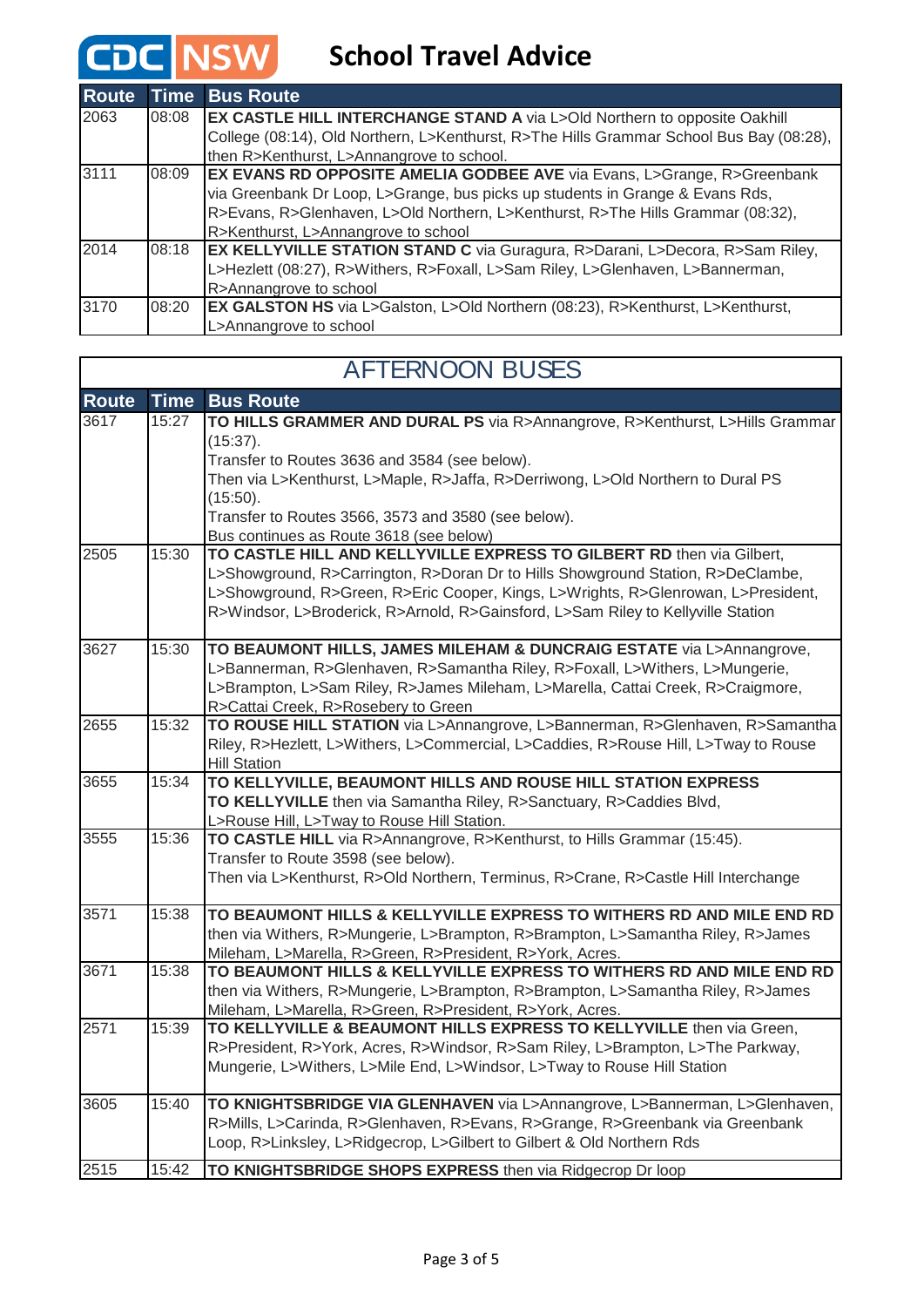## **CDC** NSW School Travel Advice

| <b>Route</b> | <b>Time</b> | <b>Bus Route</b>                                                                                                                                                        |
|--------------|-------------|-------------------------------------------------------------------------------------------------------------------------------------------------------------------------|
| 3584         | 15:42       | EX HILLS GRAMMAR SCHOOL BUS BAY TO PENNANT HILLS via L>Kenthurst, L>Old                                                                                                 |
|              |             | Northern, R>New Line, L>Boundary, L>Pennant Hills, L>Railway to Pennant Hills Station                                                                                   |
|              |             |                                                                                                                                                                         |
| 2657         | 15:43       | TO NORTH KELLYVILLE via L>Annangrove, L>Bannerman, R>Glenhaven, R>Samantha<br>Riley, R>Foxall, L>Withers, R>Barry, R>Stringer, Celia to Ross Pl                         |
| 3634         | 15:43       | TO GALSTON & ARCADIA via R>Ananangrove, R>Kenthurst, Hills Grammar (15:48),                                                                                             |
|              |             | L>Kenthurst, L>Old Northern, Dural PS (15:58), Old Northern, R>Galston, R>Carters,                                                                                      |
|              |             | L>Laurie to Mitchell, and return via Laurie, R>Carters, R>Galston, L>Arcadia, R>Blacks,                                                                                 |
|              |             | L>Bayfield, R>Gribbenmount, L>Arcadia, R>Galston to Glen Rd                                                                                                             |
|              |             |                                                                                                                                                                         |
| 3542         | 15:44       | TO PITT TOWN, LISBON AND BINALONG RDS via R>Annangrove, L>Kenthurst,                                                                                                    |
|              |             | R>Dural, to Kenthurst PS (15:55).                                                                                                                                       |
|              |             | Transfer to Route 3585 and 3591 (see below).                                                                                                                            |
|              |             | Then via Dural, R>Kenthurst, L>Pitt Town, L>Lisbon to Ellendale, return Lisbon, L>Pitt                                                                                  |
|              |             | Town, R>Fuggles, L>Fuggles, L>Binalong to Orana                                                                                                                         |
| 3611         | 15:44       | TO DAVID RD, EDWARD BENNETT DR CHERRYBROOK via R>Annangrove,                                                                                                            |
|              |             | R>Kenthurst, L>Old Northern, R>New Line, L>James Henty, U-turn at roundabout and                                                                                        |
|              |             | return via James Henty, David Oakhill Shops (16:03) L>Woodgrove, R>County, L>Castle                                                                                     |
|              |             | Hill, L>Bradfield, Cherrybrook Station (16:10), L>Franklin, R>Neale, R>Edward Bennett to                                                                                |
|              |             | opp Curtis CI                                                                                                                                                           |
| 3636         | 15:44       | EX HILLS GRAMMAR BUS BAY via L>Kenthurst, R>Old Northern, R>Old Castle Hill,                                                                                            |
|              |             | L>2nd First Farm, R>Lynstock, L>Old Castle Hill, L>McMullen, R>Old Northern, Terminus,                                                                                  |
|              |             | R>Crane, R>Castle Hill Interchange (16:06).                                                                                                                             |
|              |             | Transfer to Route 651 (due 16:15) to West Pennant Hills                                                                                                                 |
| 3598         | 15:45       | EX HILLS GRAMMAR BUS BAY TO EASTWOOD VIA CARLINGFORD via L>Kenthurst,                                                                                                   |
|              |             | R>Old Northern, L>Castle Hill, R>Pennant Hills, L>Marsden, L>Terry, R>Hillview, L>West                                                                                  |
|              |             | Pde to Station                                                                                                                                                          |
| 3533         | 15:46       | TO KELLYVILLE & ROUSE HILL EXPRESS TO WITHERS RD & MILE END RD then via                                                                                                 |
|              |             | R>Mile End, R>Clower, L>Adelphi, R>Mile End, L>Windsor, L>Tway to Rouse Hill Station,                                                                                   |
|              |             | then Tway, L>Windsor Rd, R>Samantha Riley Dr, R>Macquarie, L>Windsor Rd,                                                                                                |
|              |             | L>Merriville, Conrad to roundabout at Keirle, return via Conrad, Merriville to Windsor Rd.                                                                              |
|              |             |                                                                                                                                                                         |
| 3708         | 15:46       | TO BEAUMONT HILLS, JAMES MILEHAM & DUNCRAIG ESTATE via L>Annangrove,                                                                                                    |
|              |             | L>Withers, R>Mungerie, L>Brampton, L>Samantha Riley, R>James Mileham, L>Marella,                                                                                        |
|              |             | Cattai Creek, R>Craigmore, R>Cattai Creek, R>Rosebery to Green                                                                                                          |
| 3585         | 15:48       | TO MARAYLYA via R>Annangrove, L>Kenthurst, R>Dural to Kenthurst PS (16:00), Dural                                                                                       |
|              |             | St, R>Kenthurst, L>Pitt Town, L>Lang to Alicia, return Lang, L>Pitt Town to Boundary                                                                                    |
|              |             |                                                                                                                                                                         |
| 3656         | 15:48       | TO GREEN RD OPP ST PAULS AVE via L>Annangrove, L>Bannerman,                                                                                                             |
|              |             | R>Glenhaven, L>Green to Green Rd opp St Pauls Ave                                                                                                                       |
| 3553         | 15:50       | TO ROUSE HILL (FIRST SET DOWN ANNANGROVE AND EDWARDS RDS) via                                                                                                           |
|              |             | Annangrove, L>Withers, R>Mile End, L>Windsor, L>Tway to Rouse Hill Station                                                                                              |
| 3618         | 15:50       | EX DURAL PS via Old Northern, L>Cranstons, R>Garemyn, R>Old Northern, R>Wyoming,                                                                                        |
|              |             | L>Langford, Davey, L>Derriwong, R>Wirrabarra, R>Pellitt, L>Kenthurst to Kenthurst bef                                                                                   |
|              |             | Maple                                                                                                                                                                   |
| 3513         | 15:52       | TO NELSON/EDWARDS RDS via L>Annangrove, L>Colbran Ave to Cnr Robson Rd, then                                                                                            |
|              |             | return via Colbran Ave, L>Annangrove, R>Edwards, L>Nelson, Arr Nelson & Edwards Rds                                                                                     |
|              |             | (16:19).                                                                                                                                                                |
| 3587         | 15:52       | Transfer to Route 3514 to Box Hill, Route 643 to Gables (see below).<br>TO ROUSE HILL & KELLYVILLE EXPRESS TO WITHERS RD & BENTLEY AV then via                          |
|              |             |                                                                                                                                                                         |
|              |             | L>Bentley, R>Wellgate, L>Withers, L>Barry, R>Stringer, Celia to Ross,                                                                                                   |
|              |             | return Celia, Stringer, L>Barry, L>Withers, R>Hezlett, L>Samantha Riley, R>Green,<br>L>Cattai Creek Dr, R>Craigmore, R>Cattai Creek Dr, R>Rosebery, L>Green, R>Wrights, |
|              |             | L>Harrington, L>St Pauls, R>Green to Showground Rd                                                                                                                      |
| 3550         | 15:56       | TO NELSON & EDWARDS RDS via L>Annangrove, R>Edwards, L>Nelson, arrive Nelson                                                                                            |
|              |             | & Edwards Bus Bay (16:20), then L>Nelson, R>Blind to Burrawang                                                                                                          |
| 3517         | 16:00       | TO ROUSE HILL STATION via L>Annangrove, L>Windsor to Rouse Hill Station.                                                                                                |